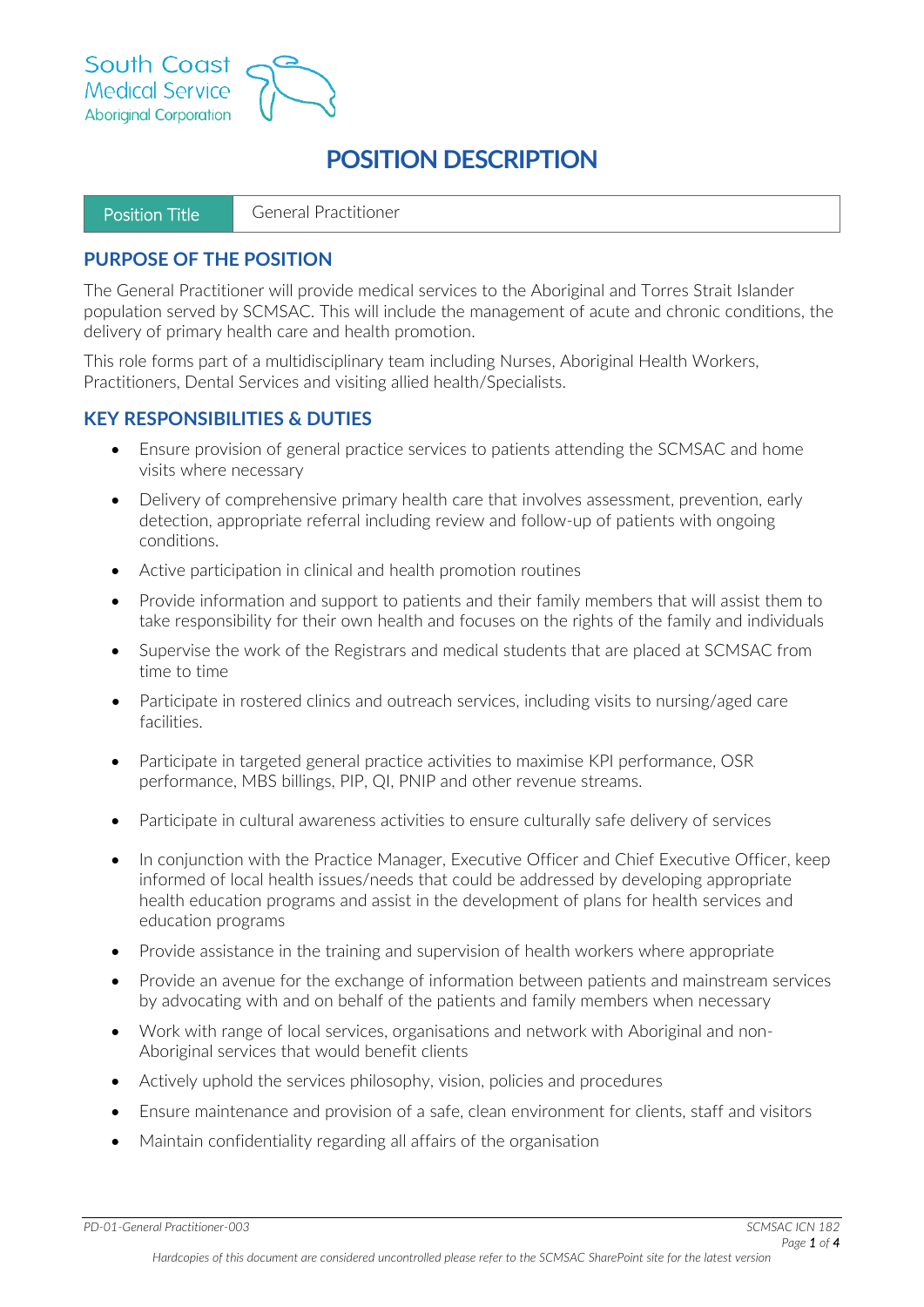- Use clinical information system (Communicare) to identify care needs, initiate recalls and care plans, and document patient consultation and care
- Ensure the maintenance and responsible use of all equipment
- Accept personal responsibility and be accountable for professional practice
- Maintain professional skills and knowledge via appropriate staff and professional development
- Participate in the development, implementation and maintenance of ongoing quality assurance activities
- Participate in team work activities such as staff meetings and staff development activities and the provision of reports as and when required
- Ensure honest and optimal claims for services provided to Medicare and other service funders, including liaising with admin staff to follow up rejected claims
- Undertake Quality Improvement and Continuing Professional Development (QI&CPD) activities in order to maintain Medical registration.
- Participate in employee Performance Agreement and Review processes.
- Provide guidance to the medical team and other staff on relevant matters as they arise
- Understanding of and capacity to implement EEO, WH&S, ethical practice and principles of a culturally diverse society
- Comply with all SCMSAC Policies and Procedures
- Other duties as reasonably directed by the CEO or delegate

# **KEY PERFORMANCE AREAS**

- Service Delivery
- Client/Patient Care
- Stakeholder Engagement and Collaboration
- Continuous Quality Improvement, Risk Management and WHS

# **KEY COMPETENCIES**

# **Qualifications, Knowledge and Experience**

#### Essential

- Relevant and recognised Medical Degree including experience in General Practice
- Current Medical Practitioner Registration (RACGP Fellowship, Medical Board of Australia and AHPRA)
- A comprehensive understanding of the health and wellbeing issues impacting the lives of Aboriginal and Torres Strait Islander people with a strong commitment to improving health outcomes
- Accreditation with or eligibility for accreditation with GP Synergy as a GP Supervisor
- Demonstrated skills and ability to communicate sensitively with Aboriginal and Torres Strait Islander people from different cultural backgrounds
- A commitment to improving Aboriginal health through primary care
- Demonstrated previous experience in a community or Clinical and Primary Health Care service

*PD-01-General Practitioner-003 SCMSAC ICN 182*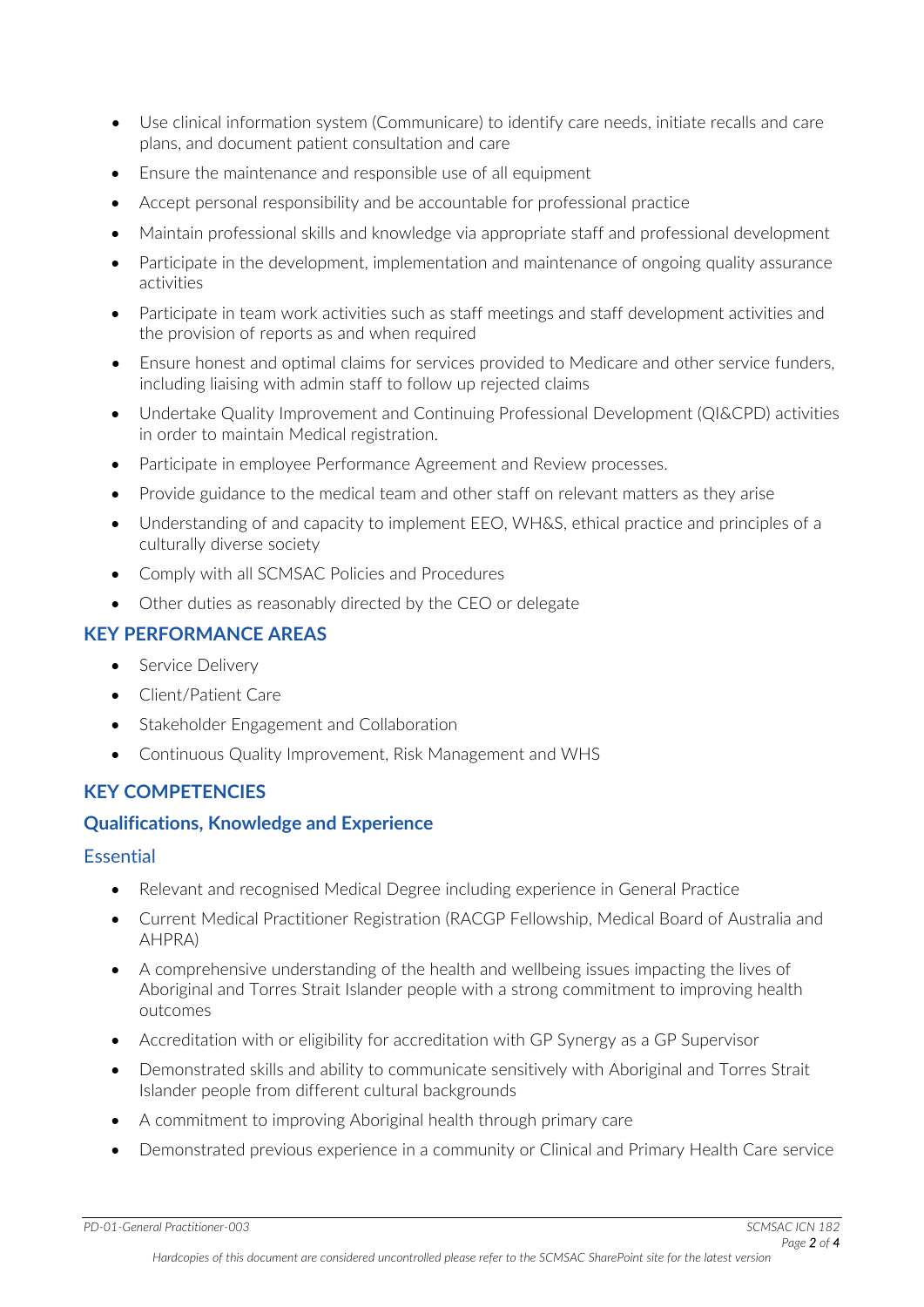- Demonstrated computer proficiency, including the use of Microsoft Office applications and client record and data management systems
- High level of integrity in respect to maintaining the confidentiality of the service and client matters
- An ability to function as a member of a multidisciplinary team
- Clear Working with Children Check and National Police History Check
- Current NSW Drivers Licence

#### Desirable

- Aboriginality\*
- Demonstrated experience in Aboriginal Health

## **PERSONAL QUALITIES AND ATTRIBUTES**

- A patient centred care focus
- Highly developed organisational skills including time management
- Excellent interpersonal skills with the ability to work with a broad range of people from a variety of backgrounds and experiences as well as highly developed verbal and written communication
- Demonstrates flexibility and initiative in the workplace

# **RELATIONSHIPS**

| With                                                        | Purpose                                                                                                                                                                                                                                                                                                   |
|-------------------------------------------------------------|-----------------------------------------------------------------------------------------------------------------------------------------------------------------------------------------------------------------------------------------------------------------------------------------------------------|
| <b>CEO</b>                                                  | The CEO may make day to day requests for support and<br>information from the General Practitioner.                                                                                                                                                                                                        |
| <b>Health Services Manager</b>                              | The General Practitioner may receive guidance and<br>direction from the Health Services Manager.                                                                                                                                                                                                          |
| Senior GP                                                   | The Senior GP is the first point of contact for the overall<br>direction of work and will provide support and<br>supervision to the General Practitioner.                                                                                                                                                 |
| <b>Health Information and Claims</b><br>Officer             | The General Practitioner interacts closely with the Claims<br>Administration and System Support Officer to ensure<br>appropriate system use, guidance and administration of<br>Medicare claims.                                                                                                           |
| Executive Officers, Managers, Team<br>Leaders and Employees | The General Practitioner interact closely with Executive<br>Officers, Managers, Team Leaders and other Employees<br>to develop and maintain effective working relationships,<br>collaborate on matters, exchange information and<br>provide advice and feedback in order to meet<br>organisational goals. |
| <b>External Stakeholders</b>                                | The General Practitioner will develop and maintain<br>strong links with external stakeholders including but not<br>limited to funding bodies, Government departments,<br>service providers and Aboriginal Communities in the<br>Shoalhaven region.                                                        |

*PD-01-General Practitioner-003 SCMSAC ICN 182*